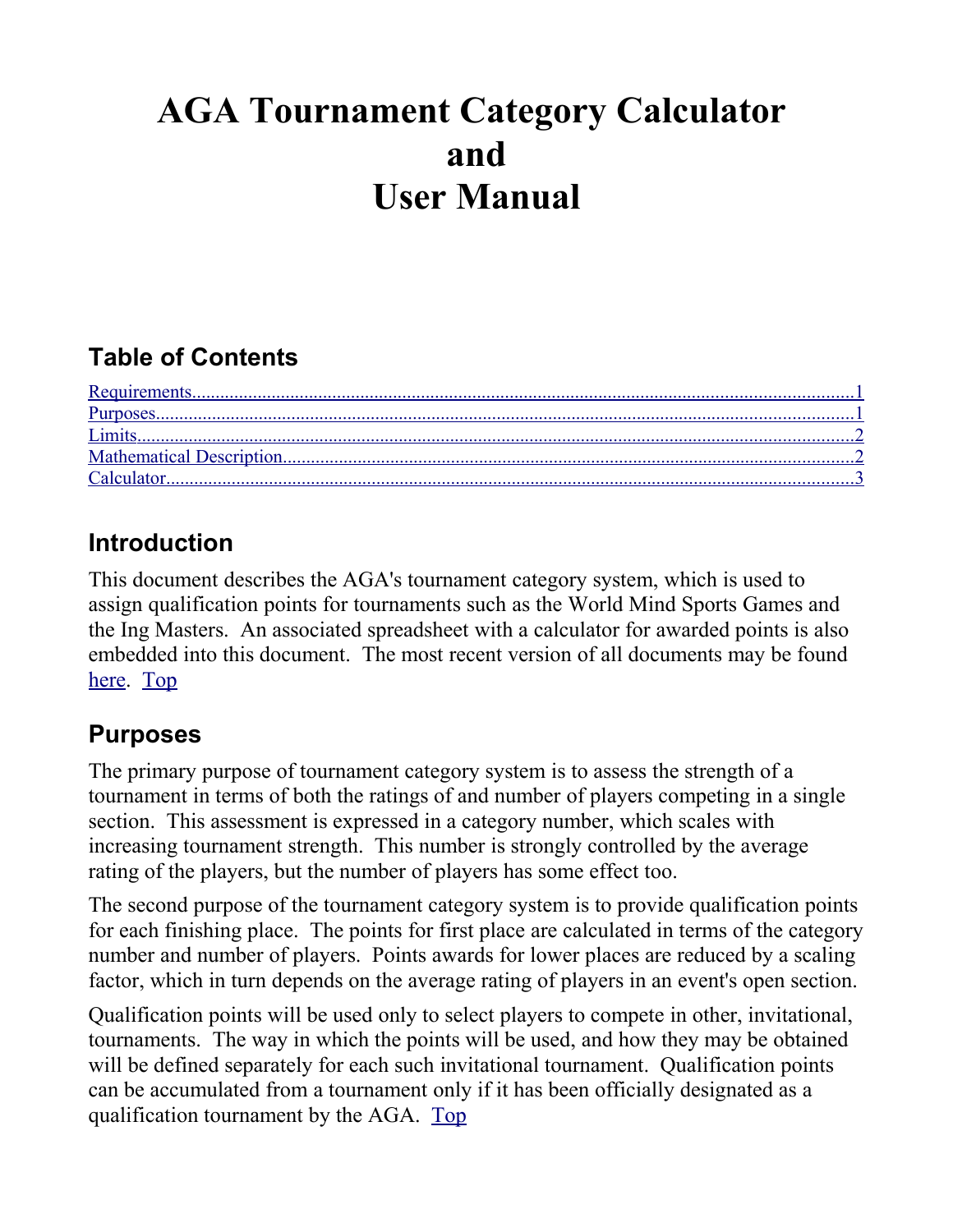#### <span id="page-1-1"></span>**Limits**

The category calculator will not accept a ratings average less than 1.1 or higher than 10.8. Nor will it accept a number of players less than 5. [Top](#page-0-1) 

### <span id="page-1-0"></span>**Mathematical Description**

Tournament Category

The tournament category is given by

$$
C = 2 \bar{R} + \sqrt{\log_{10}(10 P)} - 4,
$$

where P is the number of players in the top division and  $\bar{R}$  is their (mean) average rating. This is rounded to one decimal place to get the "exact" tournament category, which is in turn rounded to an integer to get the tournament category, *C<sup>r</sup>* .

This approach makes the category calculation heavily dependent on the average rating. The offset value of 4 set in order to force the system to start at category 1 for an event at the low end of the scale (a tournament of 5 players having an average rating of 1.1).

#### **Distribution of Qualification Points**

Qualification points are awarded to the i<sup>th</sup> placing player in the tournament according to the expression

$$
AF^{i-1}
$$

*,*

where

$$
A = \log_{10}(20\,P) + \frac{C_r + \overline{R}^{2.1}}{10}
$$

and

$$
F = 0.75 + \log_{10}(\frac{\bar{R}}{6.2}).
$$

The exponent of  $\overline{R}$  in the definition of A ensures sufficient points for events with high average ratings, while the logarithmic function P rewards larger tournaments but still keeping the values reasonable. The decay factor, F, is constructed so that each player earns roughly 75% of the points awarded to the player placing immediately ahead of him, adjusted slightly for the strength of the tournament.

Awarded points are rounded to one decimal place, but all eligible players will be awarded a minimum of 0.01 points regardless of placing. Tied players split the relevant points, regardless of the tiebreaks used in the tournament. [Top](#page-0-1)